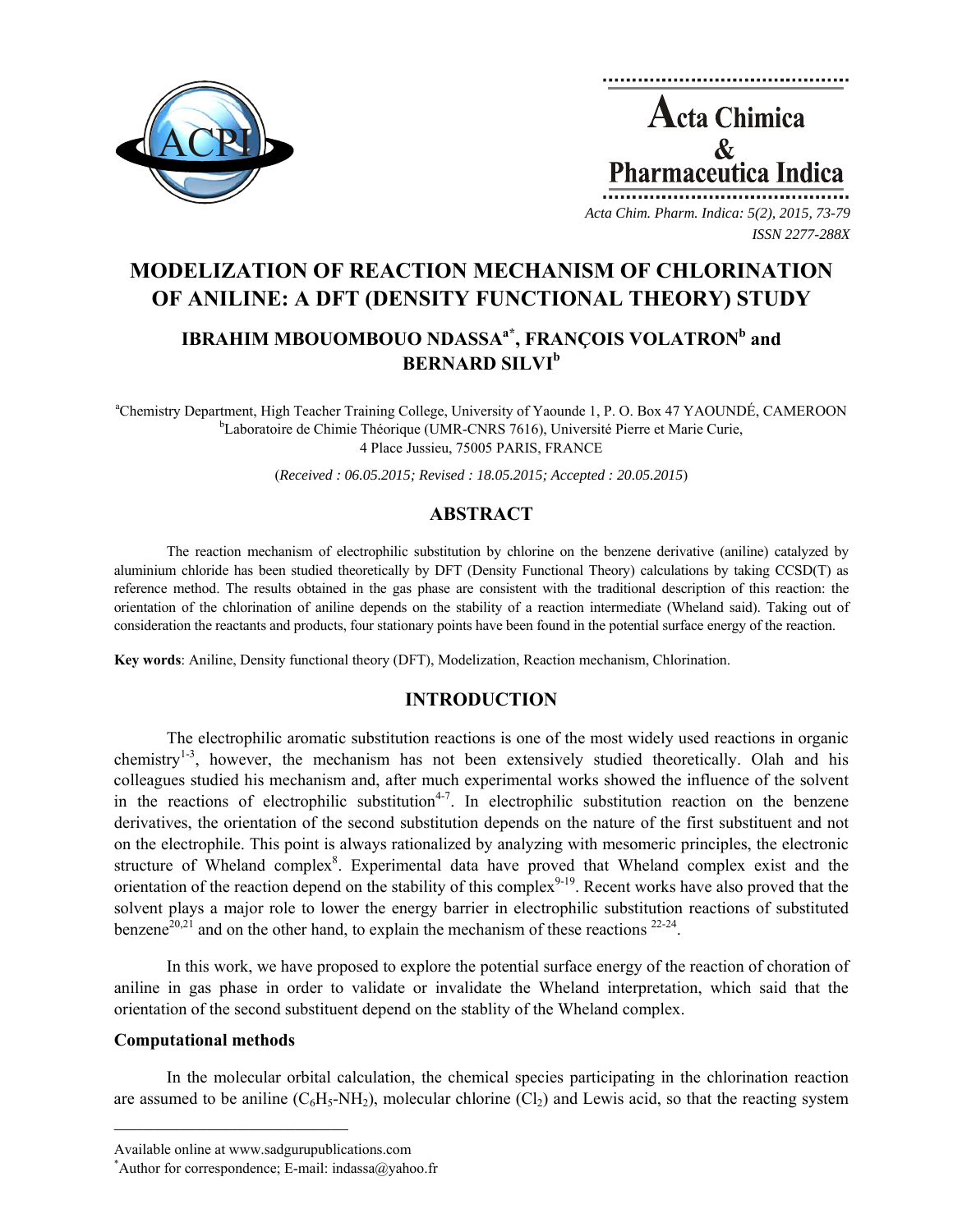is considered to be neutral at the starting point and to be more realistic in describing the overall reaction pathway. The aluminium chloride monomer AlCl<sub>3</sub> is adopted as a Lewis acid catalyst in the present study. The overall reaction is formally written as follows;

$$
C_6H_5-NH_2 + Cl_2 \xrightarrow{AICl_3} C_6H_5NH_2Cl + (AlCl_3 + HCl)
$$

The calculations of the wave function have been carried out at the hybrid Hartree-Fock density functional method B3LYP level<sup>25-28</sup> and CCSD(T) level<sup>29-32</sup> with the basis 6-31G\*\* in Gaussian 03 software<sup>33</sup>. Stationary points on the potential surface were confirmed by calculation of harmonic vibrational frequencies, all positive for a minimum and one imaginary for a transition state (TS).

#### **RESULTS AND DISCUSSION**

The relative energies obtained for the chlorination of aniline in the presence of aluminium chloride in gaz phase are in Table 1.

|                 | B3LYP/6-31G**<br>$\Delta E$ (Kcal/mol) |             |         | $CCSD(T)/6-31G**$<br>$\Delta E(Kcal/mol)$ |         |         |
|-----------------|----------------------------------------|-------------|---------|-------------------------------------------|---------|---------|
|                 | Ortho                                  | <b>Meta</b> | Para    | Ortho                                     | Meta    | Para    |
| Reactants       | 0.0                                    | 0.0         | 0.0     | 0.0                                       | 0.0     | 0.0     |
| $\sigma_1$      | $-50.8$                                | $-27.7$     | $-55.7$ | $-59.0$                                   | $-30.2$ | $-62.9$ |
| $\sigma_2$      | $-53.8$                                | $-27.9$     | $-56.9$ | $-61.6$                                   | $-30.6$ | $-64.1$ |
| TS <sub>2</sub> | $-42.6$                                | $-27.0$     | $-40.7$ | $-47.0$                                   | $-28.4$ | $-44.4$ |
| $\Pi_2$         | $-42.9$                                | $-44.0$     | $-41.9$ | $-50.0$                                   | $-48.9$ | $-46.9$ |
| Products        | $-29.3$                                | $-29.0$     | $-28.6$ | $-34.1$                                   | $-33.6$ | $-33.2$ |

**Table 1: Relative energies for chlorination of aniline in gas phase** 

#### **Reactants and products**



The optimized geometric parameters obtained of reactants are in good agreements with the experimental values<sup>34-36</sup> in parentheses. Units of bond lengths and bond angles of all parameters are  $\AA$  and degrees (°), respectively.

The optimized structures of products obtained are below: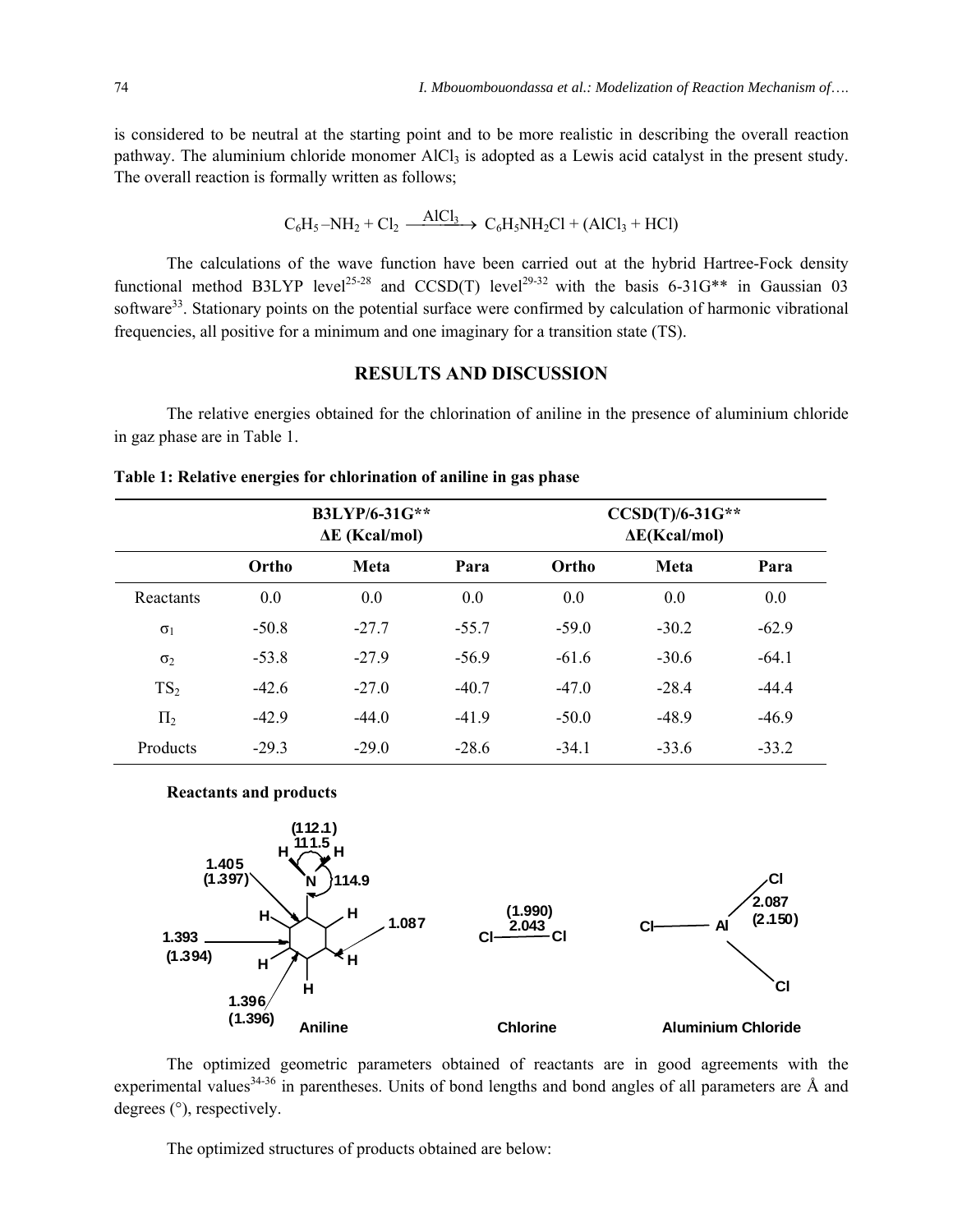

Units of bond lengths are in Å. The relative energies obtained for three products (ortho, meta and para) are equal to be between -28.6 and -29.3 kcal/mol; it means that the reaction is not in thermodynamic control. This result is also confirmed by CCSD (T) calculations where we have obtained the relative energies for the three products which are very close to each other.

#### **Π1 complex and TS1**

The structures corresponding to  $\Pi_1$  complex (with fairly interaction between AlCl<sub>3</sub>-Cl<sub>2</sub> and  $\pi$  system of substituted benzene and  $TS_1$  (first transition state) does not exist in this reaction of chlorination of aniline in the presence of aluminium chloride. It was found that the reaction directly goes from the reactants to first  $\sigma_1$  (sigma<sub>1</sub>) complex without passing to  $\Pi_1$  complex and TS<sub>1</sub>. We have done the scan of dCl-Cl (see Fig. 1 in the case of para position) from the first  $\sigma_1$  and the graph of the enegy in function of dCl-Cl (see Fig. 2), which showed the proof that these two complexes  $(\Pi_1$  and  $TS_1$ ) do not exist in the reaction pathway.



**Fig. 1: Scan of of dCl-Cl in the case of para position**

Units of bond lengths and bond angles of all parameters are Å and degrees (°)



**Fig. 2: Graph of the energy in function of d(Cl-Cl)**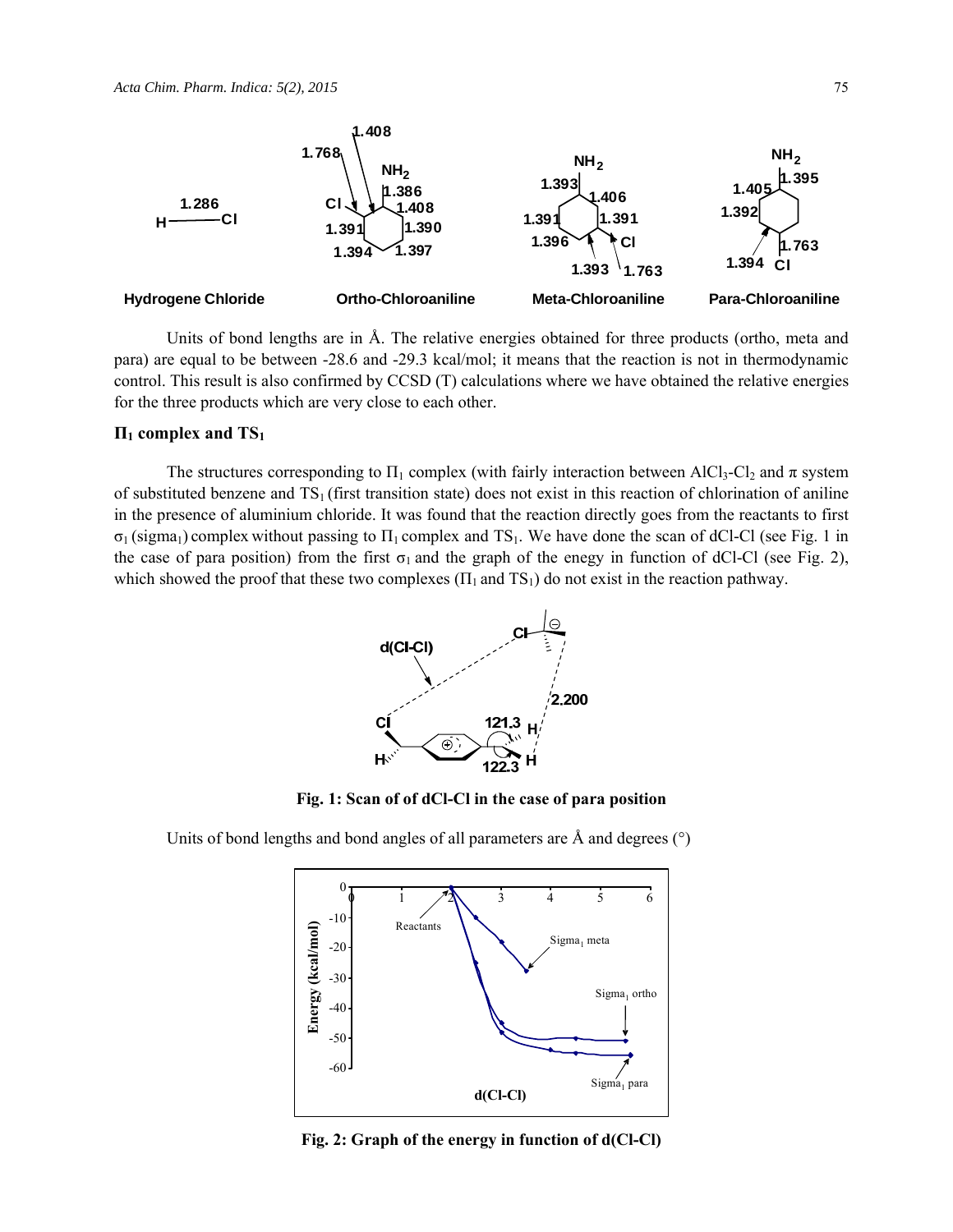#### **σ1 and σ2 complexes**

One can easily expect that the system will reach to the σ complex, which has a C-Cl σ-bond. Geometry optimization gives the structure illustrated in Figures below. The system, which we call  $\sigma$ -complex consists of two parts cation being the traditional  $\sigma$  –complex C<sub>6</sub>H<sub>5</sub>Cl-NH<sub>2</sub><sup>+</sup> and the counter anion AlCl<sub>4</sub><sup>-</sup> part. Since these species are charged, Coulomb interaction between these two species stablizes the complexes. These two species are on the same side in the case of  $\sigma_1$  (see Fig. 3) and in the different side in the case of  $\sigma_2$ complex (see Fig. 4)



**Fig. 3 - σ1 (sigma1) complexes in the cases of ortho, meta and para position, respectively** 

Units of bond lengths and bond angles of all parameters are  $\hat{A}$  and degrees  $(°)$ 

Comparing these complexes to reactancts, the stabilization complexe  $\sigma_1$  complex is equal to -55.7 (para) and -50.8 (ortho) kcal/mol ; -27.7 kcal/mol) in the case of meta complexe. This stabilisation is more high than the one obtained in the case of non substituted benzene  $(-20 \text{ kcal/mol})^{37}$ .



**Fig. 4:**  $σ<sub>2</sub>$  (sigma<sub>2</sub>) complexes in the cases of ortho, meta and para position respectively

Units of bond lengths and bond angles of all parameters are Å and degrees (° )

These  $\sigma_2$  are little more stable than  $\sigma_1$  but in respect to the order of stability concerning the positions ortho, meta and para. The relative energies obtained are -53.8 kcal/mol for the ortho complex, -27.9 kcal/mol for the meta postion and -56.9 kcal/mol for the para complex. This order of stability has also been confirmed with CCSD(T) calculations, where we have obtained -61.6 kcal/mol(ortho), -30.6 kcal/mol (méta) and -64.1 kcal/mol (para).

## **TS2 and Π2 complex**

From  $\sigma_2$  complexes, the elimination process of hydrogen atom is done in a concerted manner as in the case of chlorination of non-substituted benzene : the breaking of C-H bond of  $\sigma_2$  complex is done at the same time with the formation of H-Cl bond of the  $\pi_2$  complex.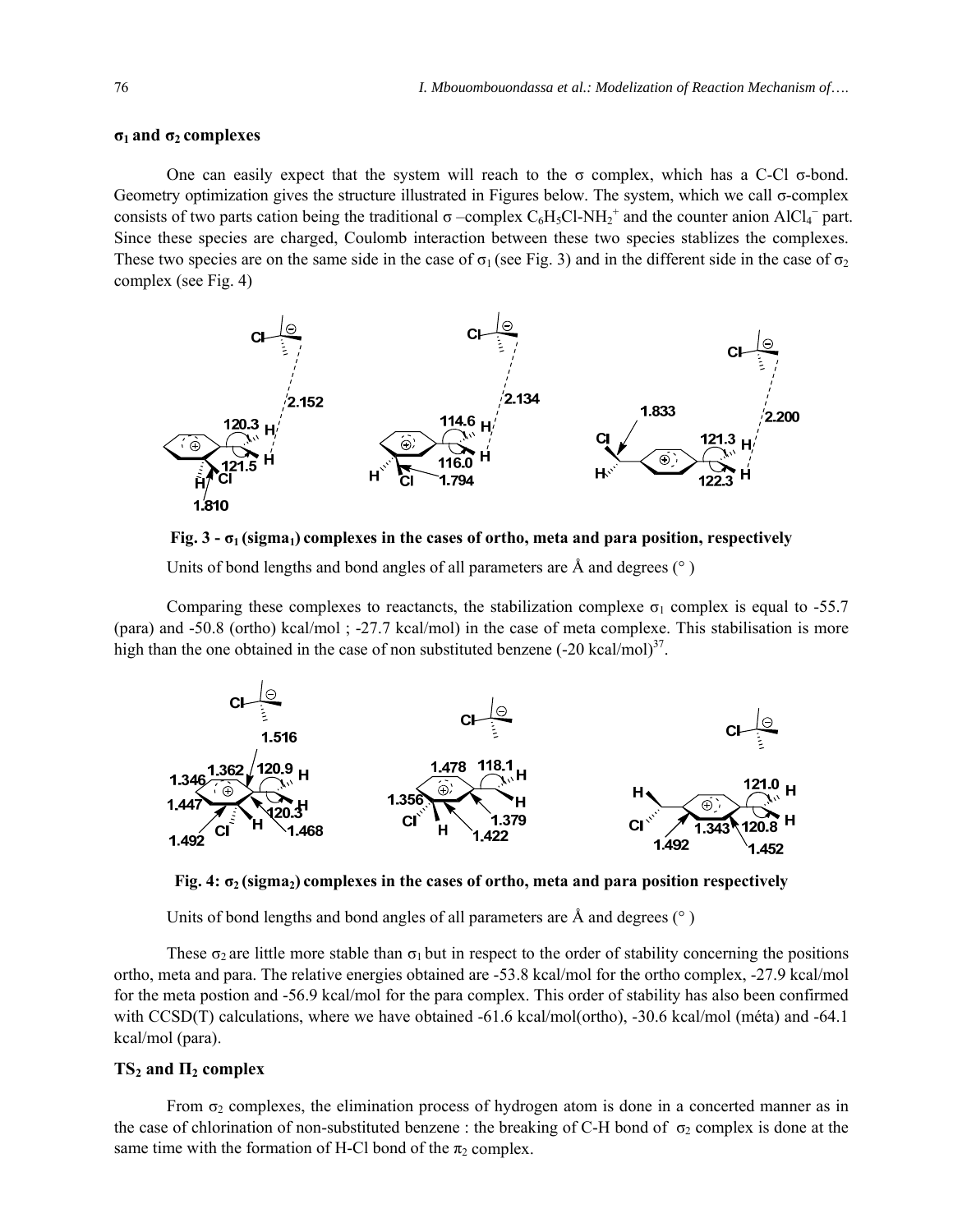The optimized structures of transition states  $TS_2$  obtained in the case of ortho, meta and para are below (See Fig. 5):



Fig. 5: Transition states TS<sub>2</sub> in the cases of ortho, meta and para position respectively

Units of bond lengths and bond angles of all parameters are  $\hat{A}$  and degrees  $(°)$ 

The relative energies of transition states are equal to -42.3 kcal/mol in the case of ortho approach, -27.0 kcal/mol for the meta and -40.7 kcal/mol in the case of para position. The calculated activation barrier are 11.2 kcal/mol (ortho), 0.9 (meta) and 16.2 kcal/mol (para). This activation barrier is very small for meta position compared to other two approach.

The CCSD (T) calculations gives the relative energies of -47.0 kcal/mol for TS2 ortho, -28.4 kcal/ mol for TS2 meta and -44.2 kcal/mol for para; the activation barrier of meta remain smaller (2.2 kcal/mol) than the one of ortho (14.6 kcal/mol) and para position (19.9 kcal/mol) with this reference method.



Fig 6:  $\pi_2$  complex in the cases of ortho, meta and para approach, respectively

Units of bond lengths and bond angles of all parameters are  $\AA$  and degrees ( $\degree$ ).

In these  $\pi_2$  complexes (see Fig. 6), we noted the formation of H-Cl bond and there exist a  $\pi$  hydrogen bond between HCl and aniline. The relative energies of these second  $\pi$  complexes are equal to -42.9 kcal/mol for the ortho product, -44.4 kcal/mol for meta and -41.9 kcal/mol for para.

 $\pi_2$  meta is more stable than the two other complexes.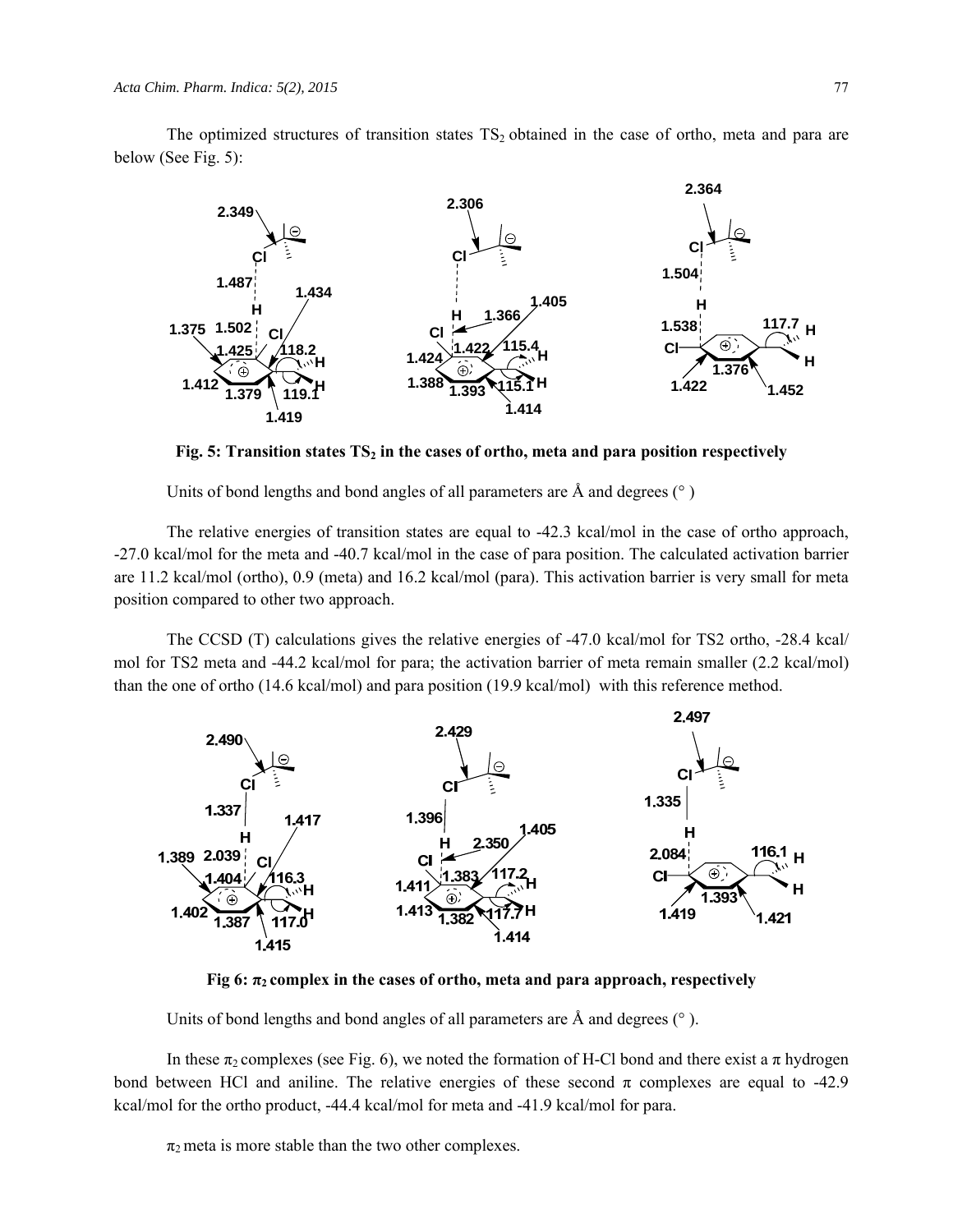With CCSD (T) method, we noted that the energies of ortho and meta complexes are very close.

The mechanism obtained for the reaction of chlorination of aniline in the presence of aluminium chloride as catalyst has been illustrated in the Fig. 7.



**Fig. 7: Energy profiles of the reaction of chlorination of aniline in gas phase** 

#### **CONCLUSION**

At the end of this study, the reaction mechanism of chlorination of aniline in the presence of aluminium chloride in position ortho, meta and para has been studied theoretically by DFT (Density Functional Theory) method. It was concluded that in three cases, the limiting step of the reaction is the transformation of  $\sigma_2$  (sigma<sub>2</sub>) to  $\pi_2$  (pi<sub>2</sub>) via transition state TS<sub>2</sub>. The results obtained proved that these reactions can be realized under the kinetic control.

The substitution in ortho and para positions has a priority than the meta one. This permits us to validate the Wheland classic interpretation given to this reaction: the orientation of the substitution reaction of this reaction in ortho and para position is governed by the relative stability of Wheland complex (σ<sub>1</sub> or σ<sub>2</sub>).

#### **REFERENCES**

- 1. R. O. C. Norman and R. Taylor, Electrophilic Substitution in Benzenoid Compound, Elesevier, Amsterdam (1965).
- 2. L. M. Stock, Aromatic Substitution Reaction, Prentice-Hall, New Jersey (1968).
- 3. R. Taylor, Electrophilic Aromatic Substitution, John-Wiley, New York (1990).
- 4. G. A. Olah, J. Am. Chem. Soc., **4**, 240-253 (1971).
- 5. G. A. Olah, Chem. Soc., **19**, 62-74 (1964).
- 6. G. A. Olah, S. J. Kuhn, S. H. Flood and B. A. Hardie, Chem. Soc., **86**, 1035-1039 (1964).
- 7. G. A. Olah, S. J. Kuhn and B. A. Hardie, Chem. Soc., **86**, 1055-1060 (1964).